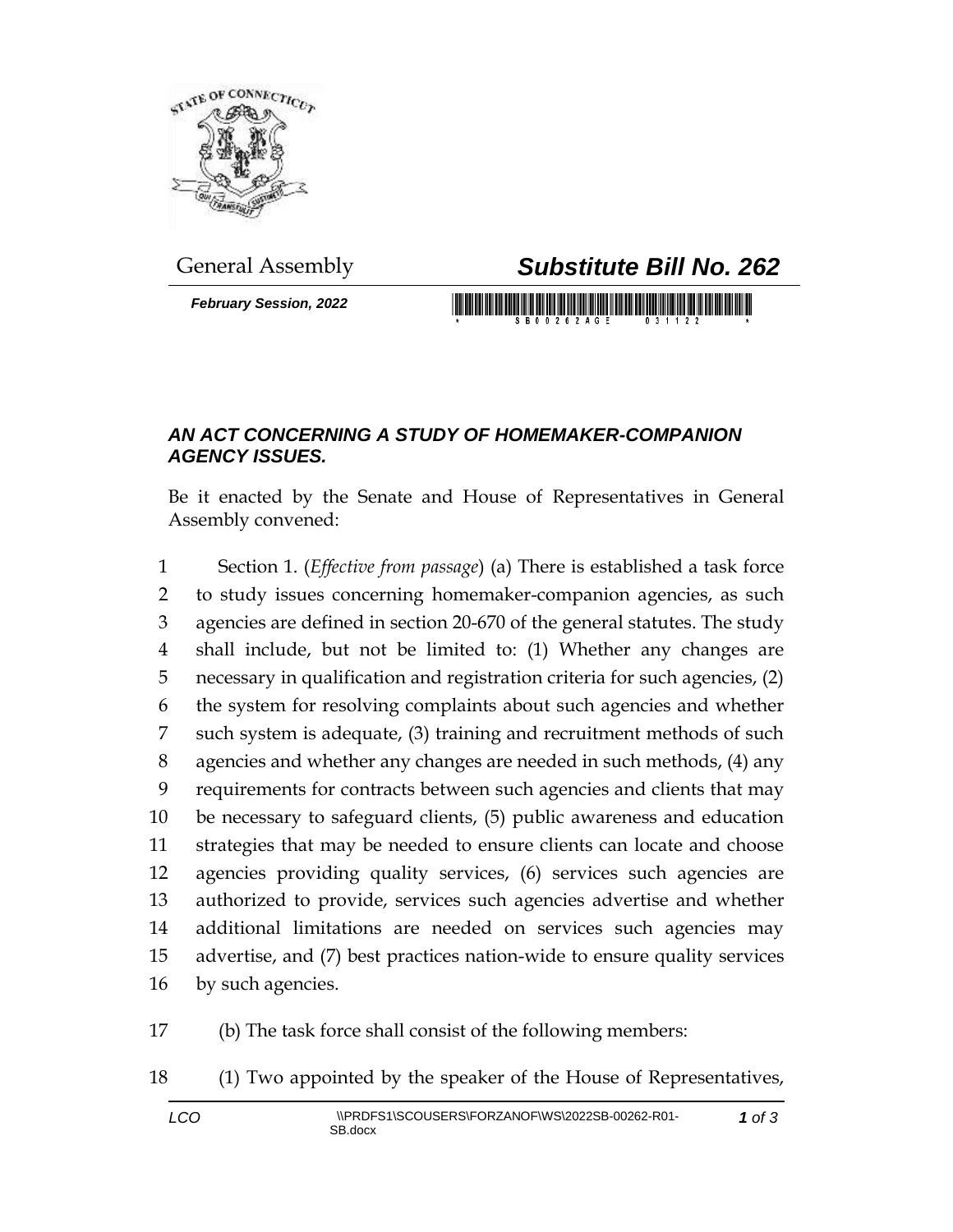one of whom is a client of a homemaker-companion agency, or relative

 of such client, and one of whom is a representative of a homemaker-companion agency;

 (2) Two appointed by the president pro tempore of the Senate, one of whom is a staff member of a homemaker-companion agency and one of whom is a representative of an organization that advocates for the rights of senior citizens;

 (3) One appointed by the majority leader of the House of Representatives;

(4) One appointed by the majority leader of the Senate;

 (5) One appointed by the minority leader of the House of Representatives;

(6) One appointed by the minority leader of the Senate;

 (7) The chairpersons of the joint standing committee of the General Assembly having cognizance of matters relating to aging, or the chairpersons' designees;

 (8) The Commissioner of Consumer Protection, or the commissioner's designee; and

 (9) The Long-Term Care Ombudsman, appointed pursuant to section 17a-405 of the general statutes, or the Long-Term Care Ombudsman's designee.

 (c) Any member of the task force appointed under subdivisions (1) to (6), inclusive, of this section may be a member of the General Assembly.

 (d) All initial appointments to the task force shall be made not later than thirty days after the effective date of this section. Any vacancy shall be filled by the appointing authority.

(e) The speaker of the House of Representatives and the president pro